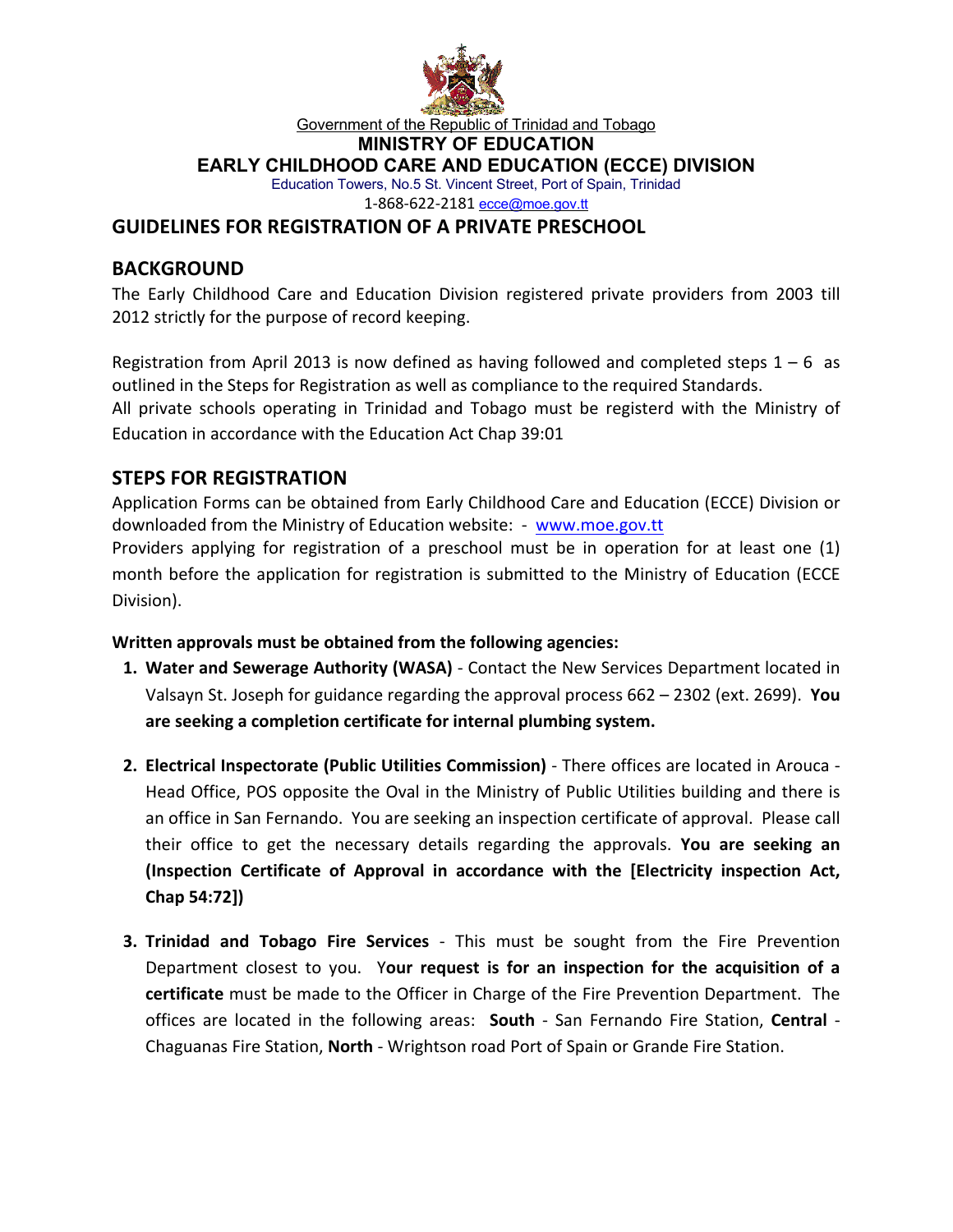

Government of the Republic of Trinidad and Tobago

**MINISTRY OF EDUCATION**

**EARLY CHILDHOOD CARE AND EDUCATION (ECCE) DIVISION**

Education Towers, No.5 St. Vincent Street, Port of Spain, Trinidad 1-868-622-2181 ecce@moe.gov.tt

- **4. Regional Health Authority - Health** Public Health must be contacted before you begin setting up your centre in order to get the approvals for the use of the premises for the purpose of an ECCE Centre. Contact Public Health Inspectorate for your area, you are seeking to have the **sanitary and aesthetic conditions of the premises inspected in compliance with the Public Health Ordinance Chapter 12, No. 4**.
- **5. Institutions that also provide day-care services** (Notification must also be given to Children's Authority - Practitioners interested in opening a day-care or already have one in existence, must notify the Children's Authority. This is to informing the Children's Authority that you have an operational day-care or plan to open one as part of your preschool/ECCE Centre. Also, to obtain a copy of the **Children's Community Residences, Foster Care and Nurseries Act Chapter 46:04.** Though the Act has not yet been proclaimed providers can familiarise themself with the law which will govern nurseries in the future.
- **6. Town and Country** ensure that you facility meets Town and Country approval

All private schools must also register their business with the Ministry of Legal Affairs and attach the receipt unto application form. (Originals must be seen by a Ministry of Education Official and copies are to be submitted to the ECCE Division)

There must be at least one (1) qualified teaching staff with relevant certification. The minimum qualification is as follows:

• Certificate in Early Childhood Education from a recognized Tertiary Institution (Copy of certificate must be submitted to the (ECCE) Division along with original.)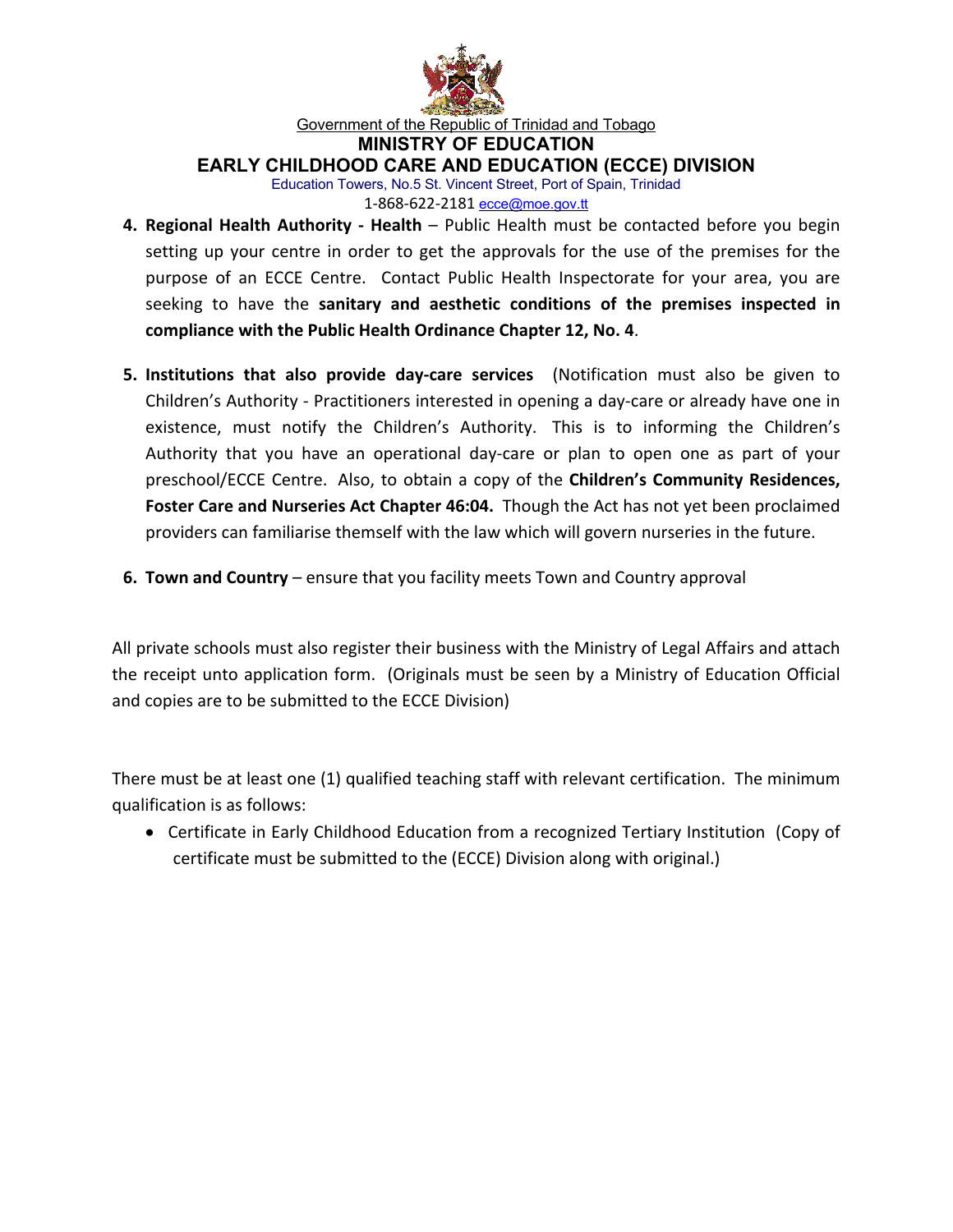

Government of the Republic of Trinidad and Tobago

**MINISTRY OF EDUCATION**

**EARLY CHILDHOOD CARE AND EDUCATION (ECCE) DIVISION**

Education Towers, No.5 St. Vincent Street, Port of Spain, Trinidad 1-868-622-2181 ecce@moe.gov.tt

# **STANDARD REQUIREMENT FOR REGISTRATION OF A PRESCHOOL (excerpt from the Proposed Standards for Regulating Early Childhood Services)**

- Teacher child ratio should not exceed the following:
	- i. Birth  $2$  years 1: 4
	- ii. 2 3 years 1: 6
	- iii. 3 4+ years 1: 15
- $\checkmark$  Corporal punishment is not allowed. Providers must record and report all signs of child abuse and/or neglect to the relevant authorities.
- $\checkmark$  Providers who also offer services for children birth to 3 years must ensure that children are cared for in a separate space with sufficient floor space that allows for nappy changing, preparation of feeds, etc. The space must have allowance for indoor and outdoor play, active and quiet time. Environment must also be rich in learning resources.
- $\checkmark$  Curriculum should be broad, balanced and coherent covering all the areas stated in **The National Early Childhood Care and Education Curriculum Guide (**accessible via the Ministry of Education's Website)

#### ü **All accidents/incidents must be recorded in details.**

The ECCE Division and the Ministry of Health must be notified immediately of the following:

- o Outbreak of a communicable disease.
- o Food poisoning
- o Serious accident or injury to staff or child
- o Sudden death
- $\checkmark$  A fully equipped First Aid Kit must be on hand. This has to be clearly labelled, visible and readily available, but not accessible to the children.
- $\checkmark$  Glass doors and windows at a low level must be fitted with safety glass or covered with safety film. First floor windows must be fitted with opening restrictors.
- $\checkmark$  Preschools must be clean, properly ventilated, adequately lighted and furnished in a child-centred manner.